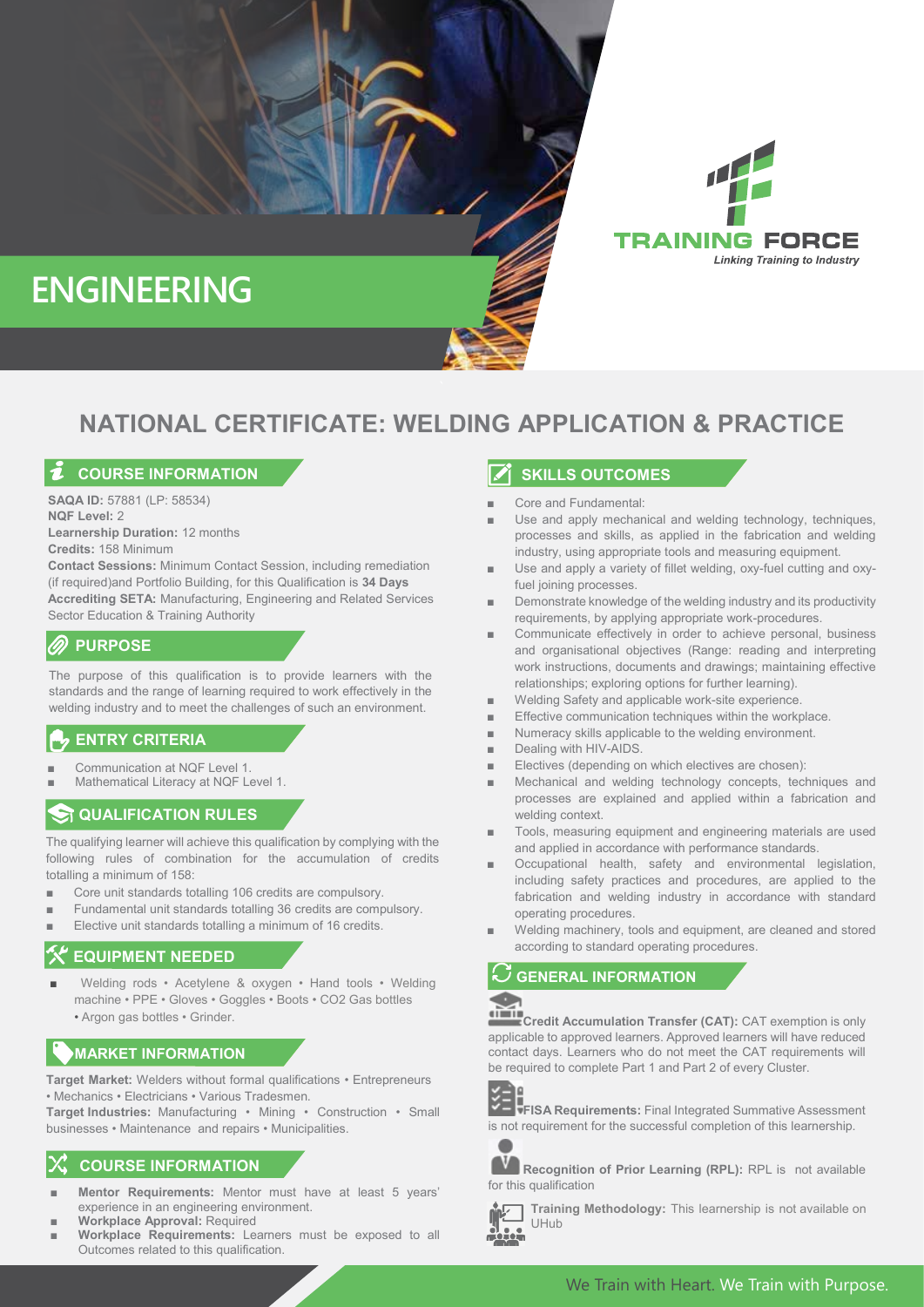#### **Cluster 1 (compulsory)**

| <b>Outcome</b> | <b>SAQA ID</b> | Name of Unit Standard                                                         | <b>Credits</b> |
|----------------|----------------|-------------------------------------------------------------------------------|----------------|
| Core           | 14683          | Apply work site practices                                                     |                |
| Elective       | 13222          | Deal with safety, health and environmental emergencies in the workplace       |                |
| Core           | 14712          | Identify and select material to specification                                 |                |
| Elective       | 243055         | Prepare and secure work pieces for welding (includes the use of manipulators) |                |

■ **Recommended training days for Cluster 1 is 5 days**

#### **Cluster 2 (compulsory)**

| <b>SAQA ID</b> | <b>Name of Unit Standard</b>                                                                            | <b>Credits</b> |
|----------------|---------------------------------------------------------------------------------------------------------|----------------|
| 12219          | Select, use and care for engineering power tools                                                        |                |
| 119744         | Select, use and care for engineering hand tools                                                         |                |
| 12476          | Select, use and care for engineering measuring equipment                                                |                |
| 14713          | Use welding definitions and symbols                                                                     |                |
| 14722          | Describe the welding industry's composition, its productivity requirements and communication techniques |                |
|                |                                                                                                         |                |

■ **Recommended training days for Cluster 2 is 6 days**

#### **Cluster 3 (compulsory)**

| <b>Outcome</b> | <b>SAQA ID</b> | Name of Unit Standard                                                                               | <b>Credits</b> |
|----------------|----------------|-----------------------------------------------------------------------------------------------------|----------------|
| Core           | 243063         | Weld carbon steel work pieces using the shielded metal arc welding process in the downhand position | 15             |
| Core           | 243069         | Braze metals using the oxy-fuel brazing process                                                     | 6              |
| Core           | 243072         | Weld work pieces using the oxy-acetylene gas welding process in the downhand position               | 10             |
| Core           | 243066         | Weld carbon steel work pieces using the gas metal arc welding process in the downhand position      | 8              |
| Core           | 243076         | Weld carbon steel work pieces using the cored-wire welding process in the downhand position         | 8              |
| Core           | 243068         | Weld carbon steel work pieces using the gas tungsten arc welding process in the downhand position   | 15             |
| Core           | 243067         | Cut materials using the oxy-fuel gas cutting process (manual cutting)                               | 6              |

■ **Recommended training days for Cluster 3 is 13 days**

#### **Cluster 4 (compulsory) – Communication Skills – Credit Accumulation Transfer is applicable to the unit standards below**

| Outcome     | <b>SAQA ID</b> | <b>Name of Unit Standard</b>                                                                                                                                                 | <b>Credits</b> |
|-------------|----------------|------------------------------------------------------------------------------------------------------------------------------------------------------------------------------|----------------|
| Fundamental | 119463         | Access and use information from texts                                                                                                                                        | 5              |
| Fundamental | 9009           | Apply basic knowledge of statistics and probability to influence the use of data and procedures in order<br>to investigate life related problems                             |                |
| Fundamental | 7480           | Demonstrate understanding of rational and irrational numbers and number systems                                                                                              | 3              |
| Fundamental | 119454         | Maintain and adapt oral/signed communication                                                                                                                                 | 5              |
| Fundamental | 12444          | Measure, estimate and calculate physical quantities and explore, describe and represent geometrical<br>relationships in 2-dimensions in different life or workplace contexts | 3              |
| Fundamental | 119460         | Use language and communication in occupational learning programmes                                                                                                           | 5              |
| Fundamental | 7469           | Use mathematics to investigate and monitor the financial aspects of personal and community life                                                                              | 2              |
| Fundamental | 9007           | Work with a range of patterns and functions and solve problems                                                                                                               | 5              |
| Fundamental | 119456         | Write/present for a defined context                                                                                                                                          | 5              |

■ **Recommended training days for Cluster 4 is 7 days**